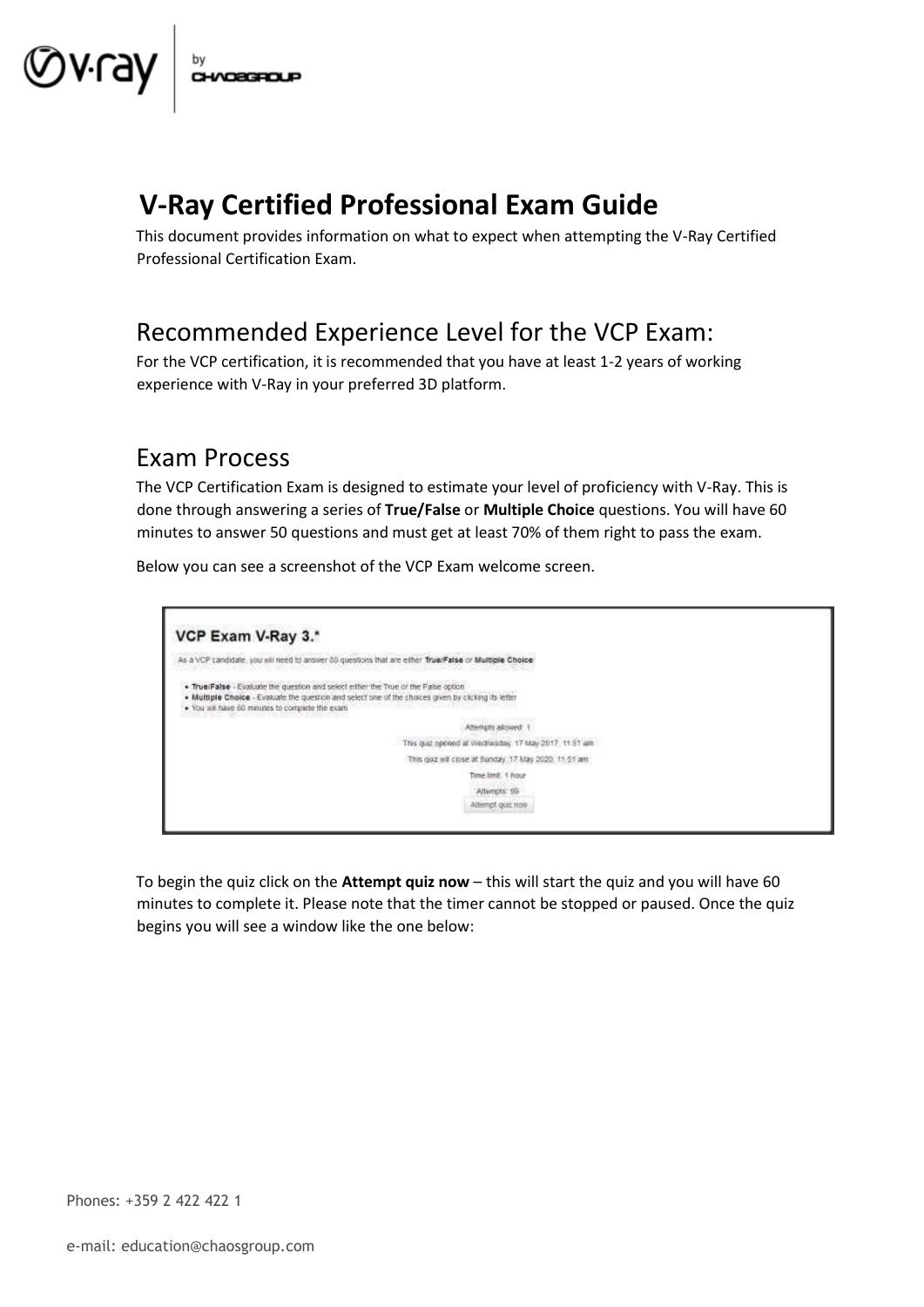| 1 2 3 4 5 6 7 8 9 10 11 12 13 |  |                     |  |                                        |  |     |       |  |
|-------------------------------|--|---------------------|--|----------------------------------------|--|-----|-------|--|
|                               |  |                     |  | 14 15 16 17 18 19 20 21 22 23 24 25 26 |  |     |       |  |
|                               |  |                     |  | 27 28 29 30 31 32 33 34 35 36          |  | -37 | 38 39 |  |
|                               |  |                     |  | 40 41 42 43 44 45 46 47 48 49 50       |  |     |       |  |
|                               |  | Finsh attempt.      |  |                                        |  |     |       |  |
|                               |  | ime let 0:59:48     |  |                                        |  |     |       |  |
|                               |  | Start a new preview |  |                                        |  |     |       |  |

CHVOSGROUP

On the left you can see the **Quiz Navigation Panel** which allows you to select the question you wish to answer or review. To the right of the **Quiz Navigation Panel** is an example of a **Multiple Choice** question. You will need to evaluate the question and pick only one of the available choices which best answers the question. Once you have the correct answer click **Next** to save your choice.

The same is valid for the **True/False** questions, an example of which you can see below:



At any point you can go back to questions you've answered before or skip ahead by using the **Quiz Navigation Panel**. Once you're ready with the quiz click on the **Finish attempt…** link at the bottom of the **Quiz Navigation Panel**.

### Recommended Training Materials

The [Chaos Group Help Portal](https://confluence.chaosgroup.com/dashboard.action) [is](https://confluence.chaosgroup.com/dashboard.action) a good resource to help you prepare for the VCP Exam. All the questions that you will need to answer fall within one of the categories listed below:

**UI & Render Engines –** these questions are general in nature and cover your understanding of the V-Ray UI integration and basic functionality. You will need to answer questions about features of V-Ray RT and the features found in the Global Switches (Global Options) settings.

Phones: +359 2 422 422 1